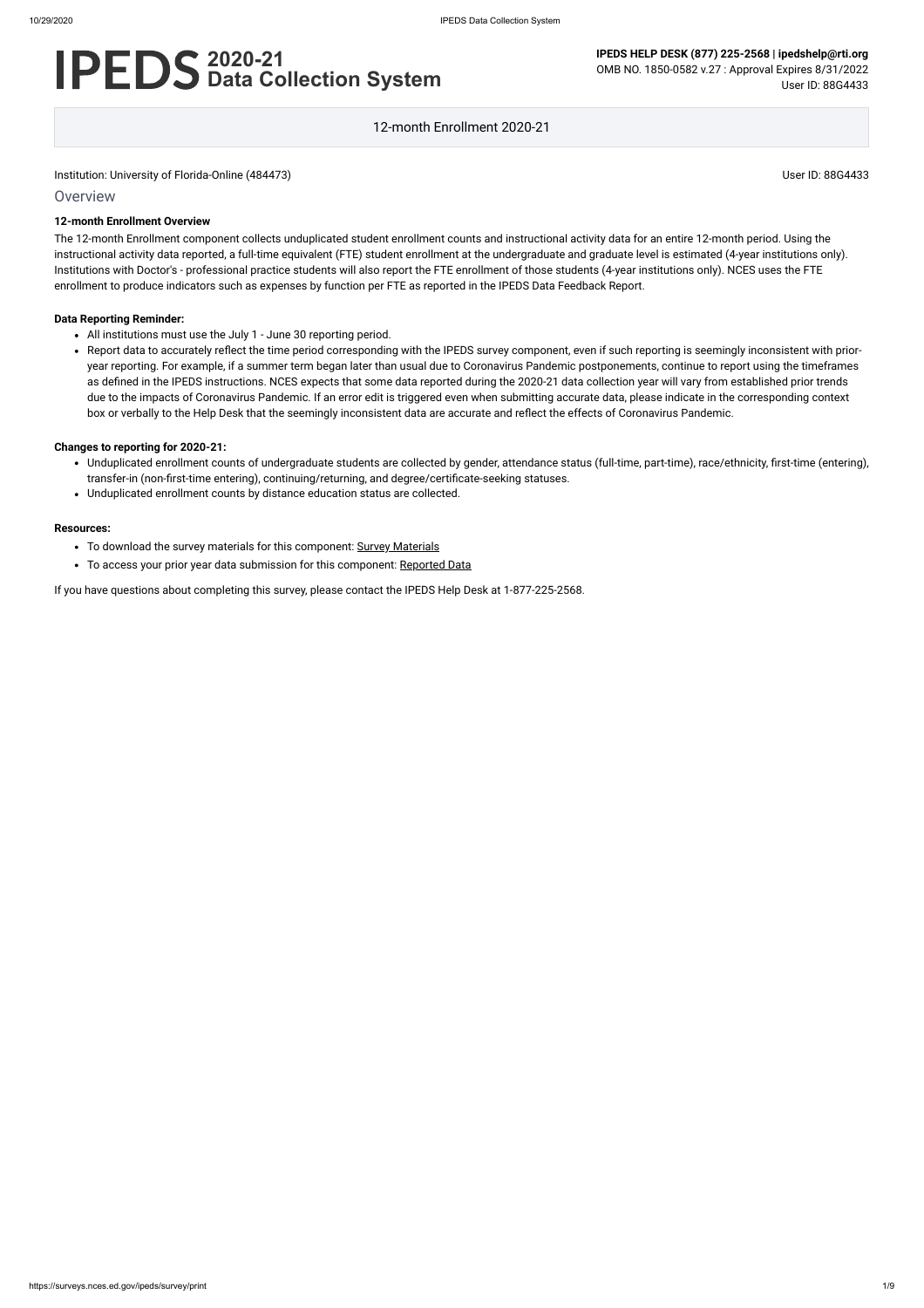- Undergraduate instructional activity data in Part B may be reported in units of clock hours or credit hours.
- Please note that any graduate level instructional activity must be reported in credit hours. (4-year institutions only)
- Clock hours
- **◎** Credit hours

# Undergraduate Instructional Activity Type

# **Which instructional activity units will you use to report [undergraduate](javascript:openglossary(677)) instructional activity?**

You may use the box below to provide additional context for the data you have reported above. Context notes will be posted on the College Navigator website. Therefore, you should write all context notes using proper grammar (e.g., complete sentences with punctuation) and common language that can be easily understood by students and parents (e.g., spell out acronyms).

Both clock and credit hours (some undergraduate programs measured in clock hours and some measured in credit hours)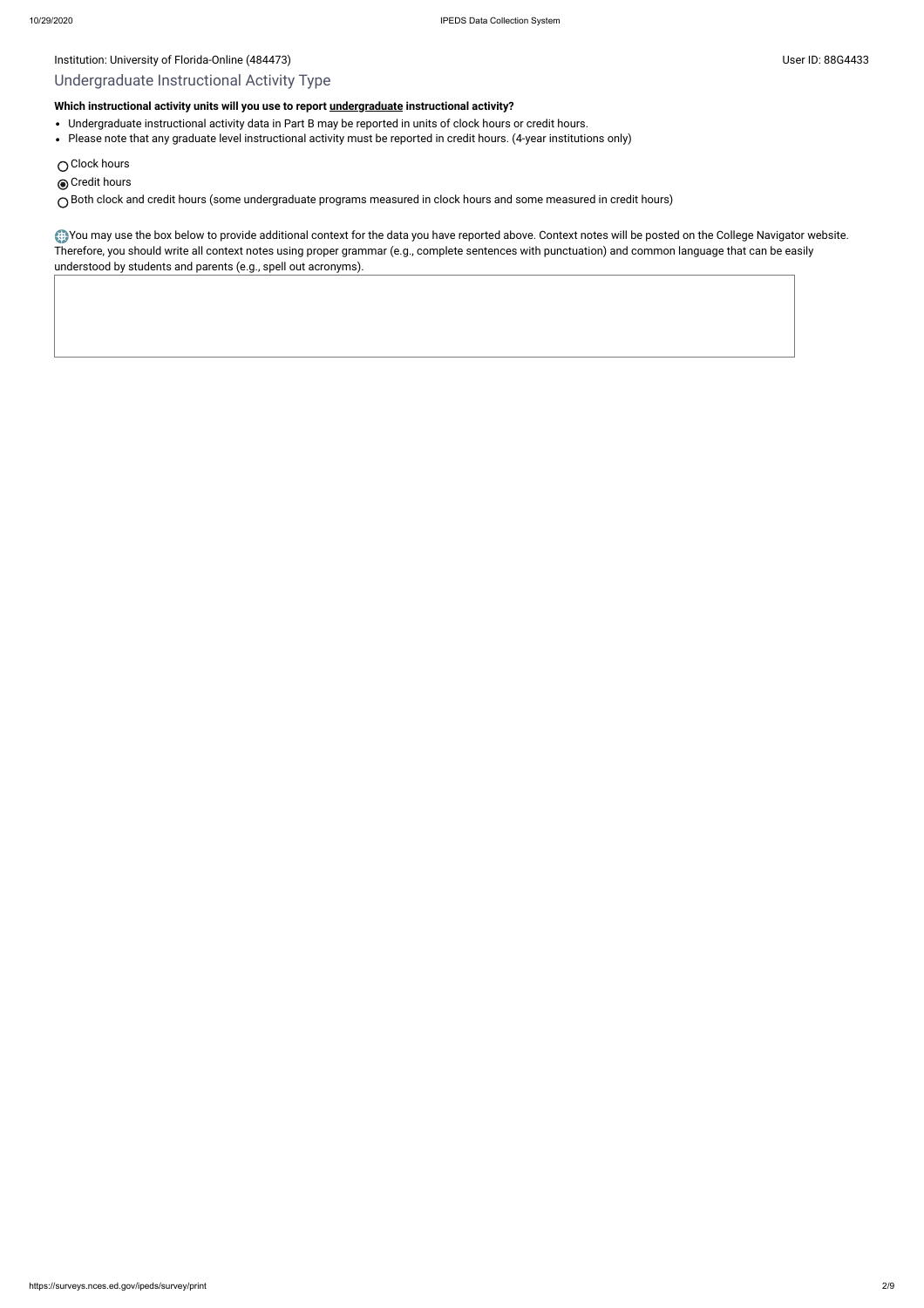# Institution: University of Florida-Online (484473) Channel States and States and States and Diserve ID: 88G4433

# Part A - Unduplicated Count for Full-time Undergraduate Students

# **12-month Unduplicated Count by Race/Ethnicity and Gender - [Full-time](javascript:openglossary(259)) [Undergraduate](javascript:openglossary(677)) Students**

July 1, 2019 – June 30, 2020

#### Reporting Reminders:

- The 12-month unduplicated count must be equal or greater than the corresponding prior year fall enrollment.
- Report Hispanic/Latino individuals of any race as Hispanic/Latino
- Report race for non-Hispanic/Latino individuals only
- Even though Teacher Preparation certificate programs may require a bachelor's degree for admission, they are considered subbaccalaureate undergraduate programs, and students in these programs are undergraduate students.

#### **Men**

|                                           |                   | Degree/certificate-seeking                      |                          | Total,                                  |                                            |                                        |
|-------------------------------------------|-------------------|-------------------------------------------------|--------------------------|-----------------------------------------|--------------------------------------------|----------------------------------------|
| Students enrolled for credit              | <b>First-time</b> | Transfer-in<br>(non-first-<br>time<br>entering) | Continuing/<br>Returning | Total<br>degree/certificate-<br>seeking | Non-degree/<br>non-certificate-<br>seeking | Full-time<br>undergraduate<br>students |
| Nonresident alien                         |                   | 3                                               | $\overline{2}$           | 5                                       |                                            | 5                                      |
| Hispanic/Latino                           | 80                | 34                                              | 93                       | 207                                     | 6                                          | 213                                    |
| American Indian or Alaska Native          |                   |                                                 | 3                        | 3                                       |                                            | 3                                      |
| <b>Asian</b>                              | 11                | 6                                               | 12                       | 29                                      |                                            | 29                                     |
| <b>Black or African American</b>          | $\overline{7}$    | 8                                               | 16                       | 31                                      | $\mathbf{1}$                               | 32                                     |
| Native Hawaiian or Other Pacific Islander |                   |                                                 | 1                        |                                         |                                            |                                        |
| <b>White</b>                              | 163               | 78                                              | 209                      | 450                                     | 25                                         | 475                                    |
| Two or more races                         | 11                | 8                                               | 8                        | 27                                      |                                            | 27                                     |
| Race and ethnicity unknown                | $\mathbf{1}$      | 5                                               | 20                       | 26                                      | $\overline{4}$                             | 30                                     |
| <b>Total men</b>                          | 273               | 142                                             | 364                      | 779                                     | 36                                         | 815                                    |

#### **Women**

|                                                                                                                                                         |                | Degree/certificate-seeking                      |                          | Total,                                  |                                            |                                        |
|---------------------------------------------------------------------------------------------------------------------------------------------------------|----------------|-------------------------------------------------|--------------------------|-----------------------------------------|--------------------------------------------|----------------------------------------|
| Students enrolled for credit                                                                                                                            | First-time     | Transfer-in<br>(non-first-<br>time<br>entering) | Continuing/<br>Returning | Total<br>degree/certificate-<br>seeking | Non-degree/<br>non-certificate-<br>seeking | Full-time<br>undergraduate<br>students |
| Nonresident alien                                                                                                                                       | $\mathbf{2}$   | $\mathbf{1}$                                    | 5                        | 8                                       |                                            | 8                                      |
| Hispanic/Latino                                                                                                                                         | 140            | 39                                              | 127                      | 306                                     | 5                                          | 311                                    |
| American Indian or Alaska Native                                                                                                                        |                |                                                 | $\sqrt{2}$               | $\mathbf{2}$                            |                                            | $\overline{2}$                         |
| <b>Asian</b>                                                                                                                                            | 19             | $\overline{4}$                                  | 18                       | 41                                      | 4                                          | 45                                     |
| <b>Black or African American</b>                                                                                                                        | 9              | 15                                              | 20                       | 44                                      | 3                                          | 47                                     |
| Native Hawaiian or Other Pacific Islander                                                                                                               | $\mathbf{1}$   |                                                 | $\mathbf{1}$             | $\overline{2}$                          |                                            | $\mathbf 2$                            |
| <b>White</b>                                                                                                                                            | 225            | 146                                             | 324                      | 695                                     | 16                                         | 711                                    |
| Two or more races                                                                                                                                       | 21             | $5\phantom{.0}$                                 | 20                       | 46                                      | $\overline{\mathbf{4}}$                    | 50                                     |
| Race and ethnicity unknown                                                                                                                              | $\overline{7}$ | $\overline{2}$                                  | 15                       | 24                                      | $\mathbf{1}$                               | 25                                     |
| <b>Total women</b>                                                                                                                                      | 424            | 212                                             | 532                      | 1,168                                   | 33                                         | 1,201                                  |
|                                                                                                                                                         |                |                                                 |                          |                                         |                                            |                                        |
| <b>Grand total (2019-20)</b>                                                                                                                            | 697            | 354                                             | 896                      | 1,947                                   | 69                                         | 2,016                                  |
| Prior year data:                                                                                                                                        |                |                                                 |                          |                                         |                                            |                                        |
| Total Full-time undergraduate enrollment Fall<br>2019<br>NOTE: Grand total (2019-20) calculated above<br>is expected to be greater than total Full-time | 688            | 228                                             | 830                      | 1,746                                   | 56                                         | 1,802                                  |

undergraduate enrollment Fall 2019.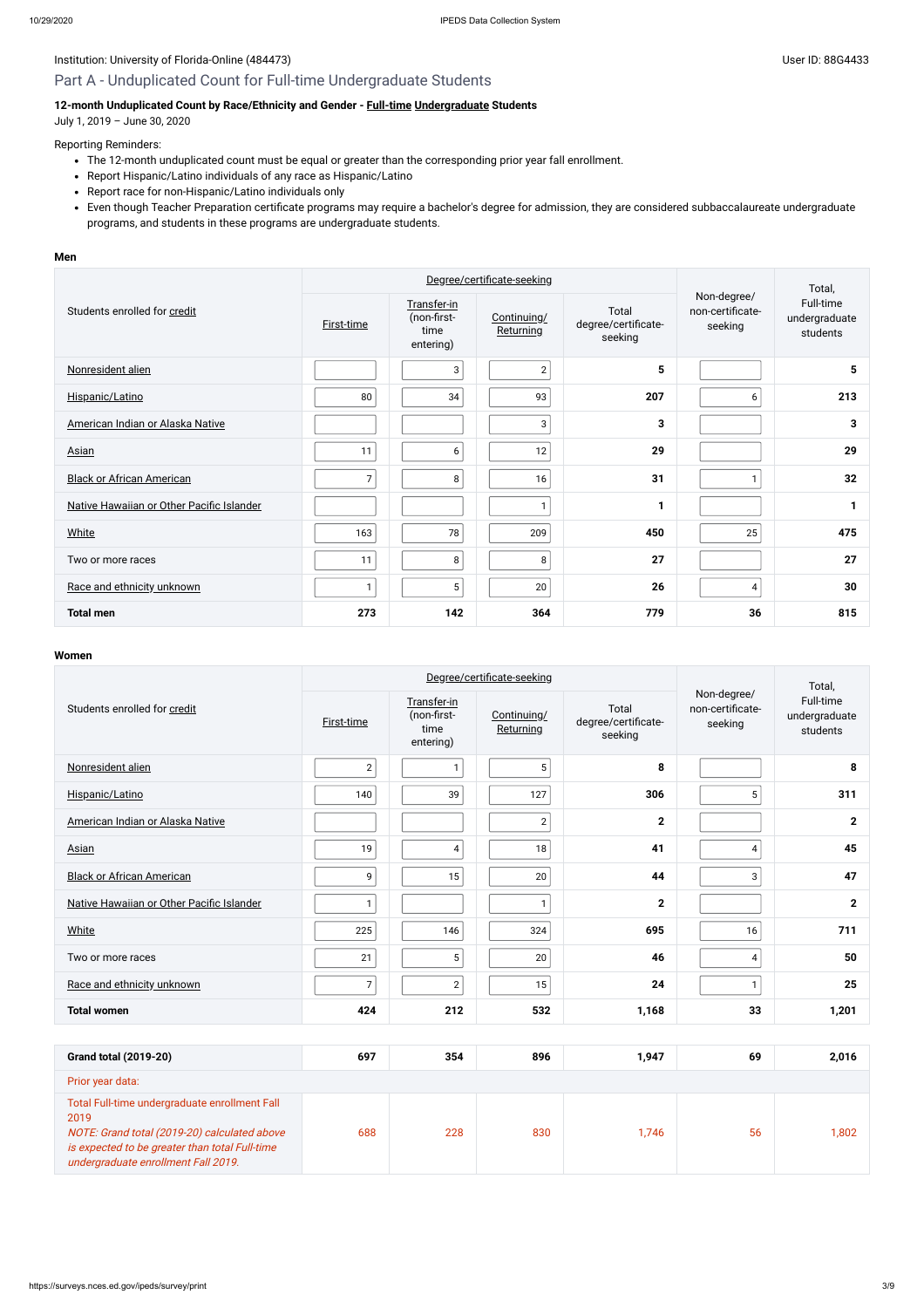# Part A - Unduplicated Count for Part-time Undergraduate Students

# **12-month Unduplicated Count by Race/Ethnicity and Gender - [Part-time](javascript:openglossary(469)) [Undergraduate](javascript:openglossary(677)) Students**

July 1, 2019 – June 30, 2020

### Reporting Reminders:

- The 12-month unduplicated count must be equal or greater than the corresponding prior year fall enrollment.
- Report Hispanic/Latino individuals of any race as Hispanic/Latino
- Report race for non-Hispanic/Latino individuals only
- Even though Teacher Preparation certificate programs may require a bachelor's degree for admission, they are considered subbaccalaureate undergraduate programs, and students in these programs are undergraduate students.

#### **Men**

|                                           |                   | Degree/certificate-seeking                      |                          | Total,                                  |                                            |                                        |
|-------------------------------------------|-------------------|-------------------------------------------------|--------------------------|-----------------------------------------|--------------------------------------------|----------------------------------------|
| Students enrolled for credit              | <b>First-time</b> | Transfer-in<br>(non-first-<br>time<br>entering) | Continuing/<br>Returning | Total<br>degree/certificate-<br>seeking | Non-degree/<br>non-certificate-<br>seeking | Part-time<br>undergraduate<br>students |
| Nonresident alien                         | 3                 |                                                 | 5                        | 9                                       |                                            | 9                                      |
| Hispanic/Latino                           | 6                 | 42                                              | 116                      | 164                                     | 55                                         | 219                                    |
| American Indian or Alaska Native          |                   |                                                 | 4                        | 5                                       | 1                                          | 6                                      |
| Asian                                     | $\overline{2}$    | 6                                               | 27                       | 35                                      | 41                                         | 76                                     |
| <b>Black or African American</b>          |                   | 11                                              | 32                       | 43                                      | 13                                         | 56                                     |
| Native Hawaiian or Other Pacific Islander |                   |                                                 | $\mathbf{3}$             | 3                                       | $\sqrt{2}$                                 | 5                                      |
| <b>White</b>                              | 22                | 170                                             | 435                      | 627                                     | 184                                        | 811                                    |
| Two or more races                         |                   | 12                                              | 13                       | 25                                      | 4                                          | 29                                     |
| Race and ethnicity unknown                |                   | 12                                              | 42                       | 54                                      | 13                                         | 67                                     |
| <b>Total men</b>                          | 33                | 255                                             | 677                      | 965                                     | 313                                        | 1,278                                  |

#### **Women**

|                                                                                                       |                | Degree/certificate-seeking                      |                          | Total,                                  |                                            |                                        |
|-------------------------------------------------------------------------------------------------------|----------------|-------------------------------------------------|--------------------------|-----------------------------------------|--------------------------------------------|----------------------------------------|
| Students enrolled for credit                                                                          | First-time     | Transfer-in<br>(non-first-<br>time<br>entering) | Continuing/<br>Returning | Total<br>degree/certificate-<br>seeking | Non-degree/<br>non-certificate-<br>seeking | Part-time<br>undergraduate<br>students |
| Nonresident alien                                                                                     |                | $\mathbf{3}$                                    | 8                        | 11                                      | $\mathbf{1}$                               | 12                                     |
| Hispanic/Latino                                                                                       | 10             | 64                                              | 143                      | 217                                     | 73                                         | 290                                    |
| American Indian or Alaska Native                                                                      |                | $\mathbf{1}$                                    | $\sqrt{2}$               | 3                                       |                                            | 3                                      |
| Asian                                                                                                 | 3              | $\overline{7}$                                  | 25                       | 35                                      | 72                                         | 107                                    |
| <b>Black or African American</b>                                                                      | 3              | 23                                              | 58                       | 84                                      | 50                                         | 134                                    |
| Native Hawaiian or Other Pacific Islander                                                             |                | $\mathbf{1}$                                    | -1                       | $\mathbf 2$                             | $\sqrt{2}$                                 | 4                                      |
| White                                                                                                 | 28             | 187                                             | 529                      | 744                                     | 232                                        | 976                                    |
| Two or more races                                                                                     | 5              | 12                                              | 25                       | 42                                      | 3                                          | 45                                     |
| Race and ethnicity unknown                                                                            | $\overline{2}$ | 9                                               | 52                       | 63                                      | 4                                          | 67                                     |
| <b>Total women</b>                                                                                    | 51             | 307                                             | 843                      | 1,201                                   | 437                                        | 1,638                                  |
|                                                                                                       |                |                                                 |                          |                                         |                                            |                                        |
| <b>Grand total (2019-20)</b>                                                                          | 84             | 562                                             | 1,520                    | 2,166                                   | 750                                        | 2,916                                  |
| Prior year data:                                                                                      |                |                                                 |                          |                                         |                                            |                                        |
| Total Part-time undergraduate enrollment Fall<br>2019<br>NOTE: Grand total (2019-20) calculated above | 73             | 270                                             | 1,238                    | 1,581                                   | 543                                        | 2,124                                  |

is expected to be greater than total Part-time

undergraduate enrollment Fall 2019.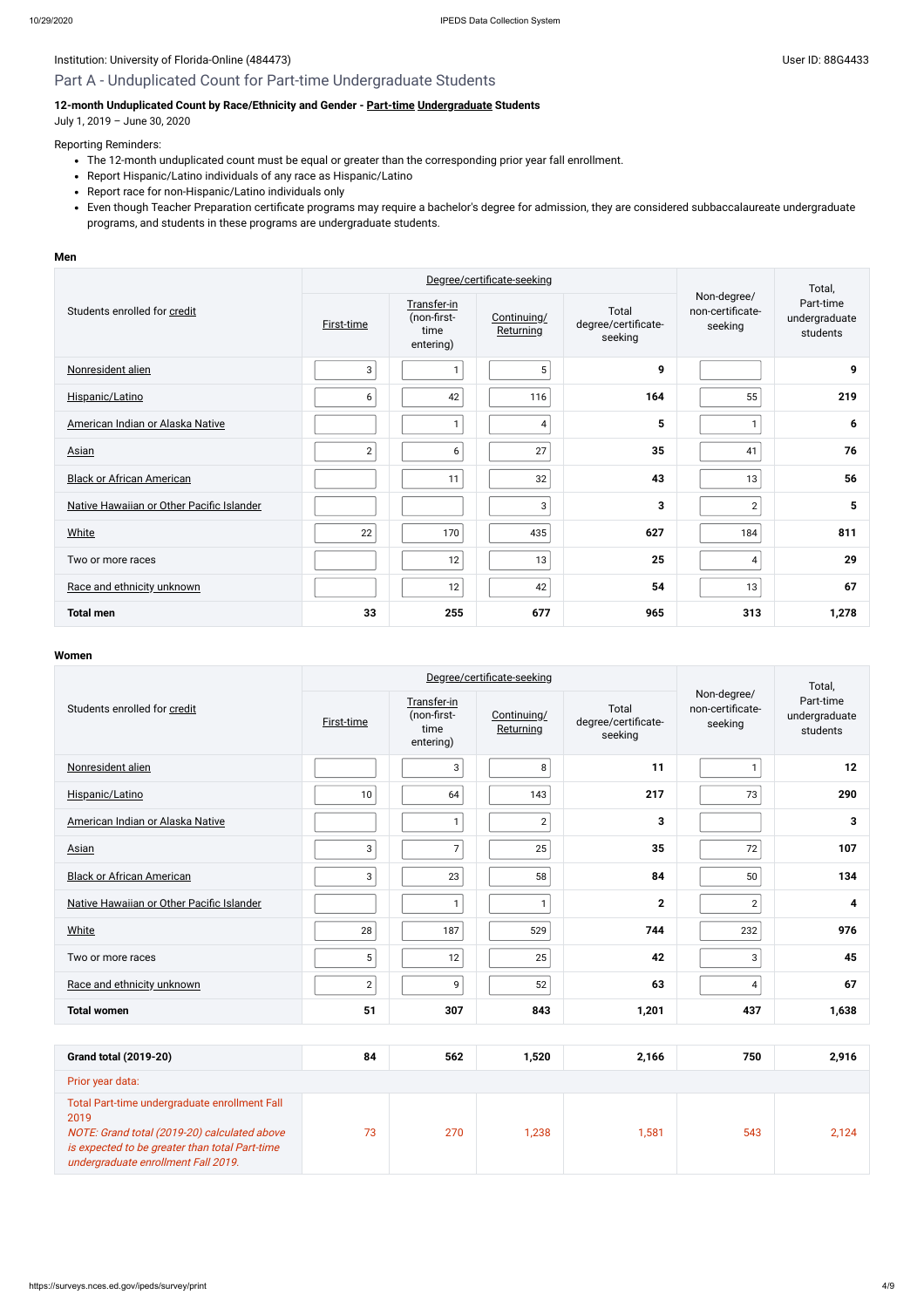# Institution: University of Florida-Online (484473) Channel States and States and States and Diserve ID: 88G4433

# Part A – 12-month Enrollment by Distance Education Status

## **12-month Unduplicated Count - Distance Education Status**

July 1, 2019 – June 30, 2020

|                                                                                 | Undergraduate Students     |                                    |  |
|---------------------------------------------------------------------------------|----------------------------|------------------------------------|--|
|                                                                                 | Degree/certificate-seeking | Non-degree/non-certificate-seeking |  |
| Students <i>enrolled exclusively</i> in distance education courses              | 4,113                      | 819                                |  |
| Students <i>enrolled in at least one but not all</i> distance education courses |                            |                                    |  |
| Students not enrolled in any distance education courses                         |                            |                                    |  |
|                                                                                 |                            |                                    |  |
| Total (from prior part A screens)                                               | 4,113                      | 819                                |  |

You may use the box below to provide additional context for the data you have reported above. Context notes will be posted on the College Navigator website. Therefore, you should write all context notes using proper grammar (e.g., complete sentences with punctuation) and common language that can be easily understood by students and parents (e.g., spell out acronyms).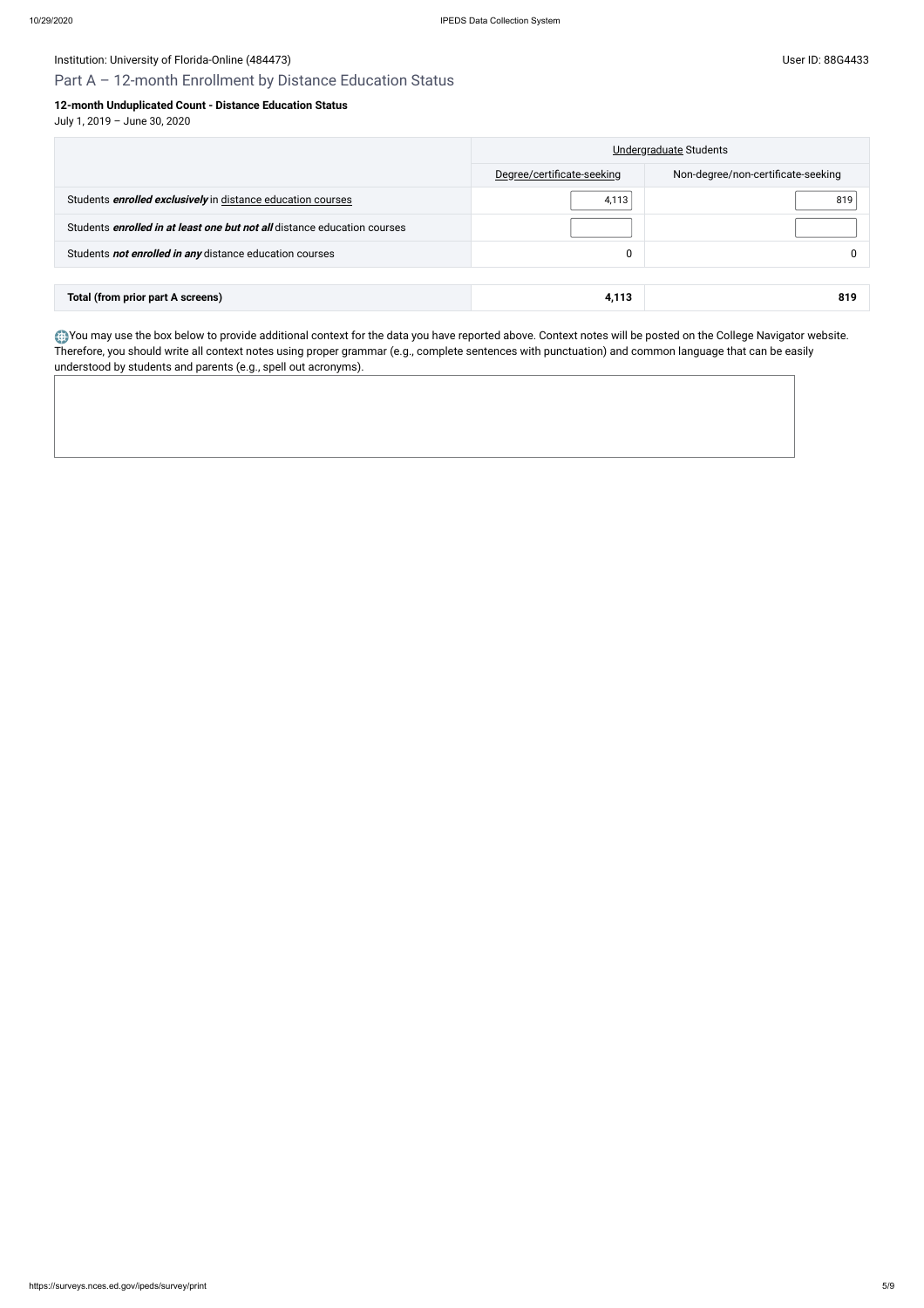Part B - Instructional Activity

### **12-month Instructional Activity**

July 1, 2019 - June 30, 2020

Instructional Activity Reporting Reminder:

• Instructional activity is used to [calculate](javascript:openglossary(853)) an IPEDS FTE based on the institution's reported calendar system.

• Institutions need not report their own [calculations](javascript:openglossary(853)) of undergraduate FTE unless IPEDS FTE calculations would be misleading for comparison purposes among all IPEDS reporting institutions.

FTE Reporting Reminder:

#### **Instructional Activity**

|                             | 2019-20 total activity | Prior year data |
|-----------------------------|------------------------|-----------------|
| Undergraduate level:        |                        |                 |
| <b>Credit hour activity</b> | 88,155                 | 83,118          |

#### **Full-Time Equivalent (FTE) of Students**

Context notes will be posted on the College Navigator website. Therefore, you should write all context notes using proper grammar (e.g., complete sentences with punctuation) and common language that can be easily understood by students and parents (e.g., spell out acronyms).

| Calendar system (as reported on the prior year IC Header survey component):                                                                                                                                                                                                                                                                   | Semester |
|-----------------------------------------------------------------------------------------------------------------------------------------------------------------------------------------------------------------------------------------------------------------------------------------------------------------------------------------------|----------|
|                                                                                                                                                                                                                                                                                                                                               |          |
| If the IPEDS calculated FTE estimates below are not reasonable, AND you have reported the correct instructional activity hours above, enter your best FTE estimate in<br>the "Institution reported FTE" column below and save the page. This option should be used ONLY if the calculated estimate is not reasonable for your institution and |          |
| IPEDS comparisons.                                                                                                                                                                                                                                                                                                                            |          |

Please provide your best estimate of undergraduate FTE for the 12-month reporting period **only if the calculated FTE estimate below is not reasonable for IPEDS comparison purposes**. Please provide an explanation in the context box if the option is used due to Coronavirus Pandemic.

|                           | Calculated FTE | Institution reported | Prior year FTE |  |
|---------------------------|----------------|----------------------|----------------|--|
|                           | 2019-20        | FTE 2019-20          | 2018-19        |  |
| Undergraduate student FTE | 2,939          | 2,939                | $2,77^{\circ}$ |  |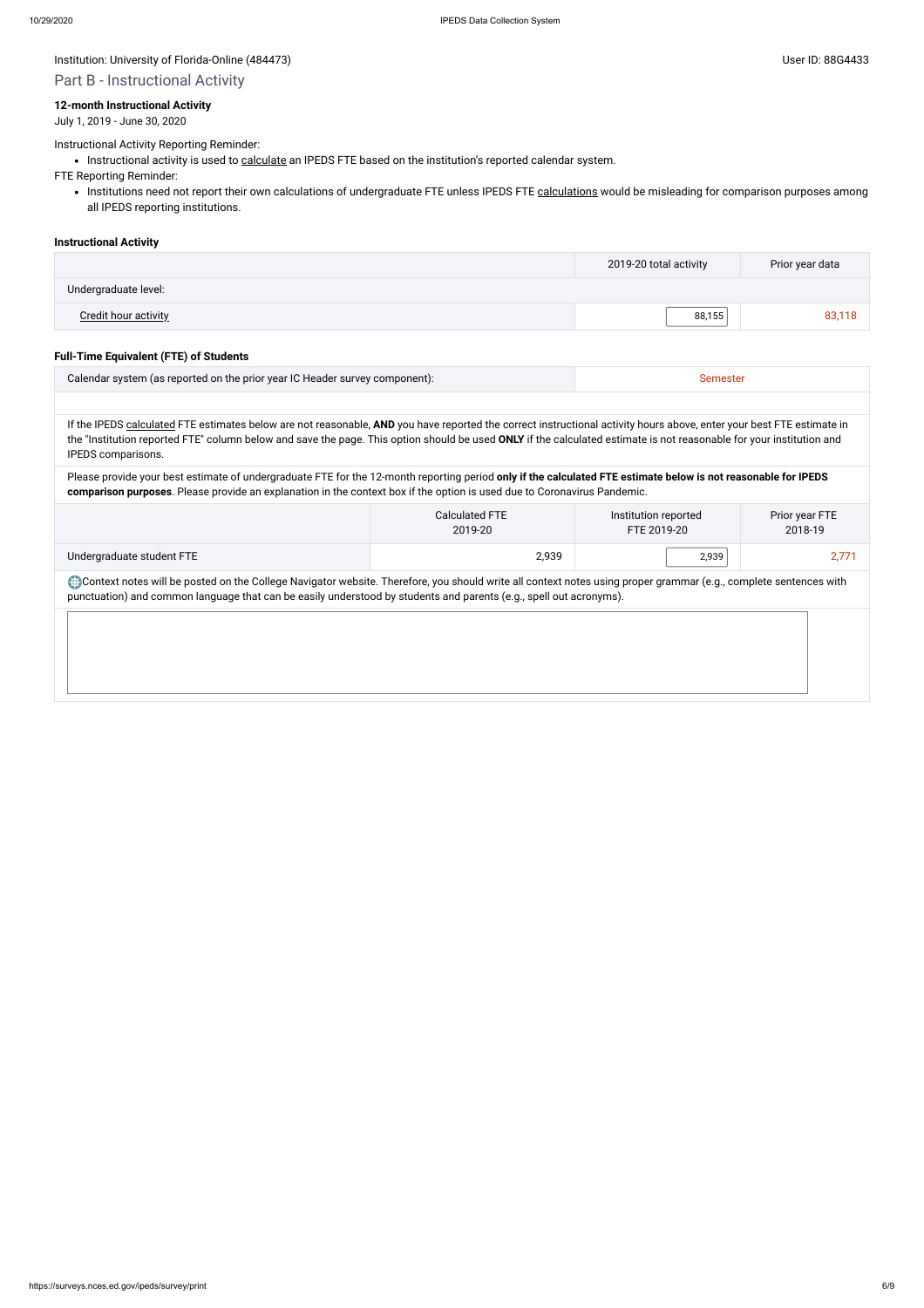# Prepared by

#### **Prepared by**

Reporting Reminders:

- The name of the preparer is being collected so that we can follow up with the appropriate person in the event that there are questions concerning the data.
- The Keyholder will be copied on all email correspondence to other preparers.
- The time it took to prepare this component is being collected so that we can continue to improve our estimate of the reporting burden associated with IPEDS.
- Please include in your estimate the time it took for you to review instructions, query and search data sources, complete and review the component, and submit the data through the Data Collection System.
- Thank you for your assistance.

| This survey component was prepared by: |        |                        |        |                          |         |                   |  |
|----------------------------------------|--------|------------------------|--------|--------------------------|---------|-------------------|--|
| U                                      |        | Keyholder              |        | <b>SFA Contact</b>       | С       | <b>HR Contact</b> |  |
| $\cup$                                 |        | <b>Finance Contact</b> | $\cup$ | Academic Library Contact | $\odot$ | Other             |  |
|                                        | Name:  | Noelle Mecoli          |        |                          |         |                   |  |
|                                        | Email: | nmecoli@aa.ufl.edu     |        |                          |         |                   |  |
|                                        |        |                        |        |                          |         |                   |  |

| How many staff from your institution only were involved in the data collection and reporting process of this survey component? |  |  |  |  |
|--------------------------------------------------------------------------------------------------------------------------------|--|--|--|--|
| 5.00<br>Number of Staff (including yourself)                                                                                   |  |  |  |  |

How many hours did you and others from your institution only spend on each of the steps below when responding to this survey component? Exclude the hours spent collecting data for state and other reporting purposes.

| Staff member  | <b>Collecting Data Needed</b> | Revising Data to Match<br><b>IPEDS Requirements</b> | <b>Entering Data</b> | Revising and Locking Data |
|---------------|-------------------------------|-----------------------------------------------------|----------------------|---------------------------|
| Your office   | 8.00<br>hours                 | 15.00<br>hours                                      | 2.00<br>hours        | hours<br>2.00             |
| Other offices | 4.00<br>hours                 | 4.00<br>hours                                       | hours                | hours                     |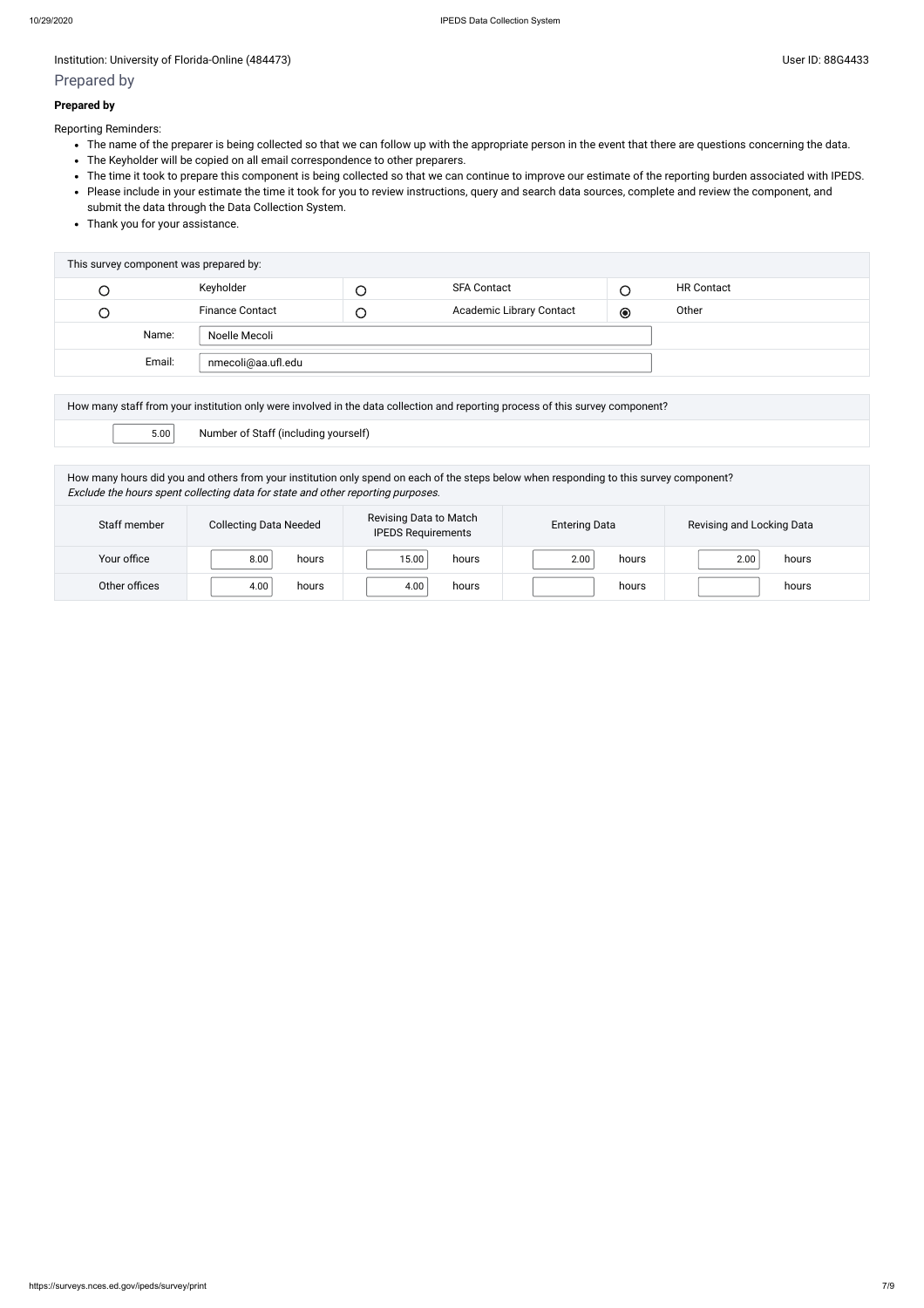#### Summary screen

#### **12-Month Enrollment Component Summary**

Please review your data for accuracy. If you have questions about the data displayed below after reviewing the data reported on the survey screens, please contact the IPEDS Help Desk at: 1-877-225-2568 or [ipedshelp@rti.org.](mailto:ipedshelp@rti.org)

IPEDS collects important information regarding your institution. All data reported in IPEDS survey components become available in the IPEDS Data Center and appear as aggregated data in various Department of Education reports. Additionally, some of the reported data appears specifically for your institution through the College Navigator website and is included in your institution's Data Feedback Report (DFR). The purpose of this summary is to provide you an opportunity to view some of the data that, when accepted through the IPEDS quality control process, will appear on the College Navigator website and/or your DFR. College Navigator is updated approximately three months after the data collection period closes and Data Feedback Reports will be available through the Data [Center](https://nces.ed.gov/ipeds/use-the-data) and sent to your institution's CEO in November 2020.

| 12-Month Unduplicated Headcount and Full-Time Equivalent Students |                                         |          |  |  |
|-------------------------------------------------------------------|-----------------------------------------|----------|--|--|
|                                                                   | Total 12-month unduplicated headcount   |          |  |  |
| Undergraduate student unduplicated headcount                      |                                         |          |  |  |
|                                                                   | Graduate student unduplicated headcount | $\Omega$ |  |  |
|                                                                   |                                         |          |  |  |
| Total 12-month full-time equivalent (FTE) student enrollment      |                                         |          |  |  |
|                                                                   | Undergraduate student FTE               | 2,939    |  |  |